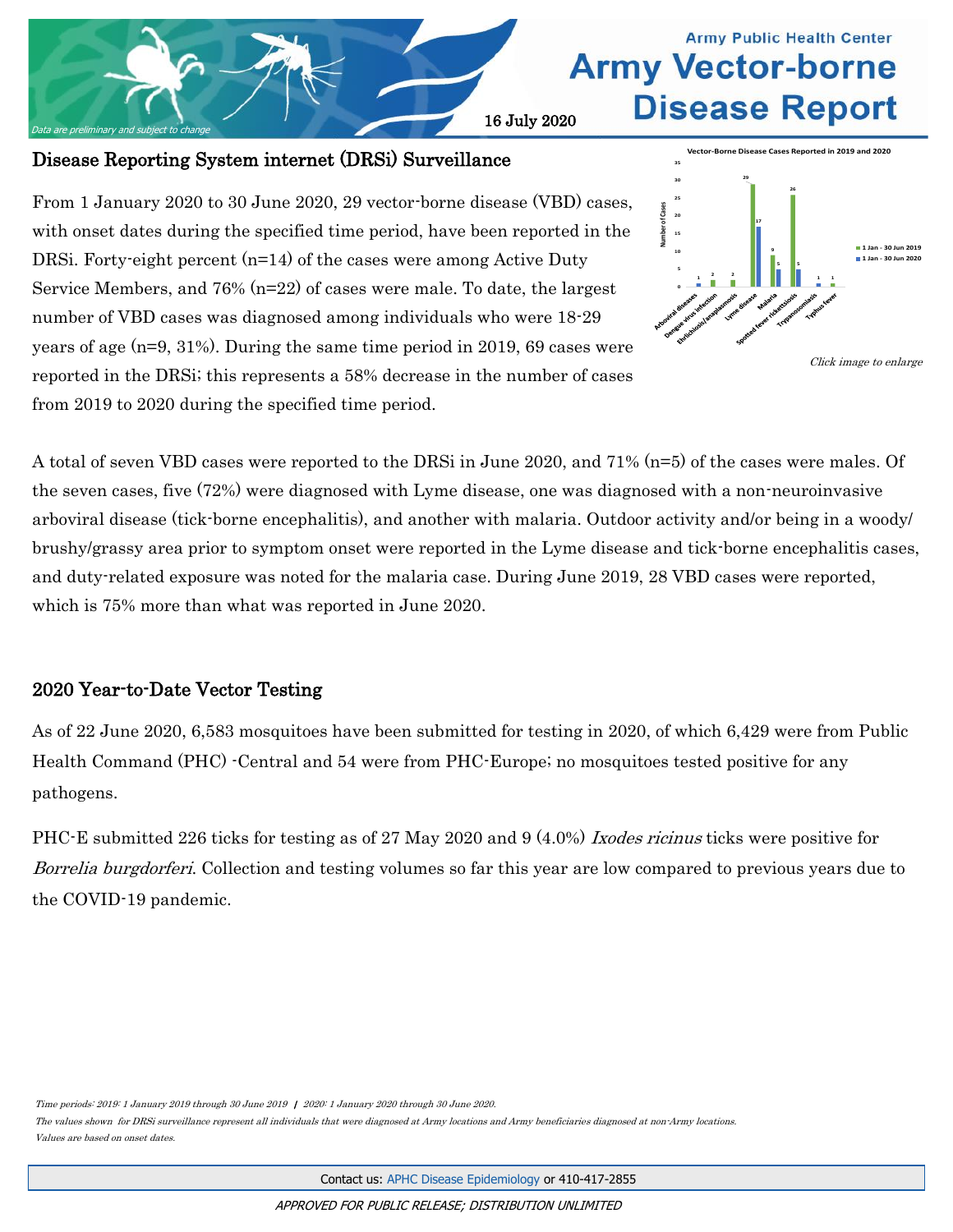

## **Army Public Health Center Army Vector-borne Disease Report**

#### CarePoint - Vector-borne Disease Surveillance

We live in a data-driven world, and our approach to assessing the presence and threat of VBDs should be no different. The Army Public Health Center has established online VBD dashboards that are customized to a geographic region of interest, and can be utilized by both Army leaders and surveillance personnel. Currently, there are six VBD-related dashboards available for viewing on a CAC-enabled website [\(https://](https://carepoint.health.mil/sites/ENTO) [carepoint.health.mil/sites/ENTO\).](https://carepoint.health.mil/sites/ENTO) These sites offer mosquito and tick surveillance data, along with associated pathogen detection information.

With these dashboards, field personnel can view when different species are most abundant throughout the year, what traps are working best for various species, and pathogens related to those trends. Leaders can acquire a broad understanding of surveillance and pathogen testing productivity within their lab and Region, including analytes and turn-around times. Currently, dashboards are available for PHC-Central, PHC-Europe, and US Army Medical Research Directorate - Georgia. Future dashboards will include PHC-Atlantic and PHC-Pacific.

A new capability was launched for this vector season that permits installations around the world - regardless of Service - to view a calendar grid of mosquito activity and riskiest days for disease transmissibility. This new feature can help optimize trapping and surveillance activities when vector activity and disease transmission are most likely to occur. A goal of the project is to create informed surveillance plans that acquire samples on 15% or more of the total transmission days, in order to best characterize vector-borne disease risk to Service Members working and living in a specific locale. These thresholds were going to be outlined in a new Medical Command Operations Order (MEDCOM OPORD); however, COVID-19 has shifted the focus of many public health personnel throughout the Army. It is times like these, when resources are shifted to another public health emergency, that tools helping to minimize the planning burden for mosquito-borne disease surveillance are even more important. To view this mosquito surveillance planning tool, visit [https://carepoint.health.mil/](https://carepoint.health.mil/sites/ENTO/opord) [sites/ENTO/opord.](https://carepoint.health.mil/sites/ENTO/opord)